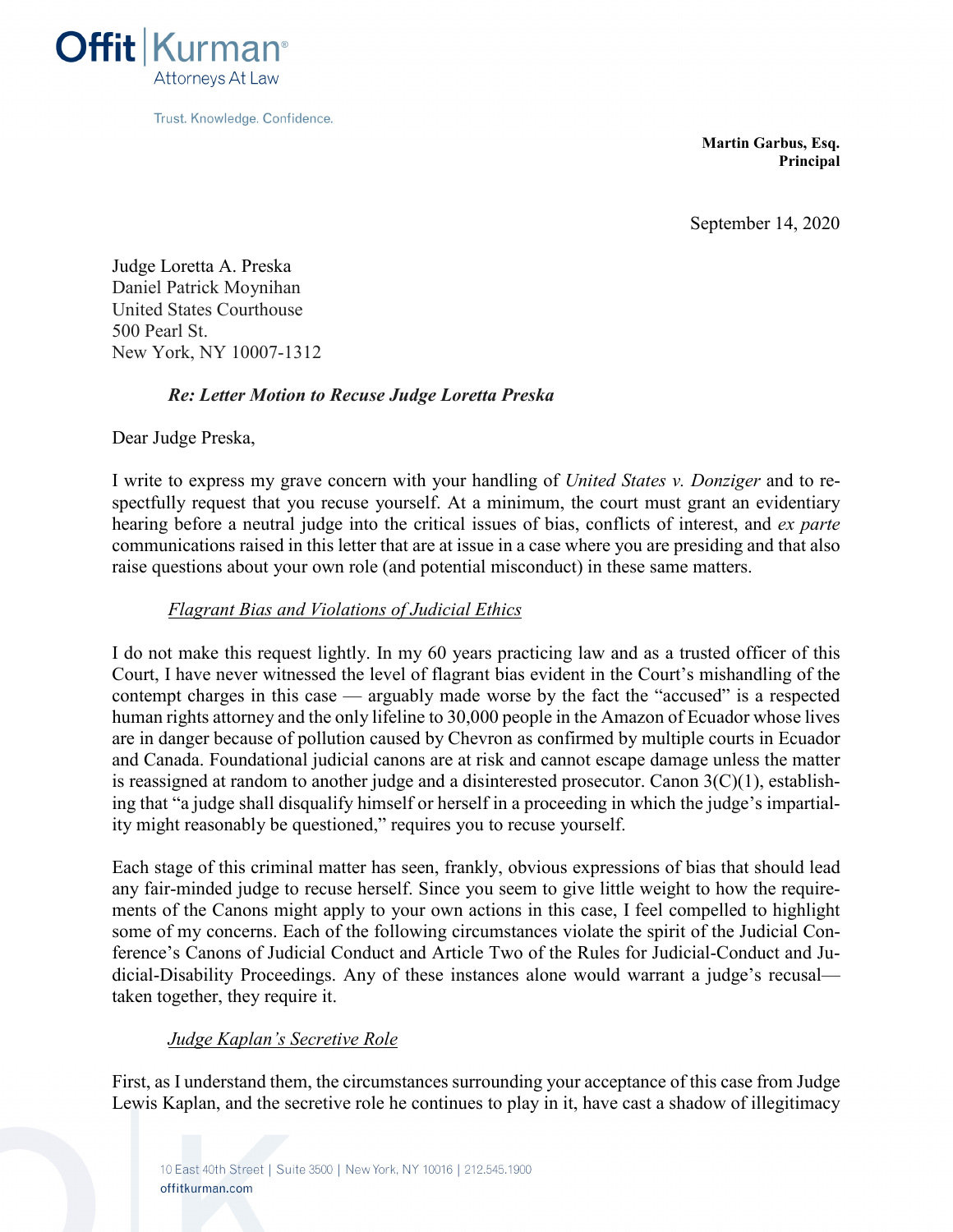

Judge Loretta A. Preska September 11, 2020 Page 2 of 4

over the matter since its inception.<sup>1</sup> Several concrete avenues exist in the Court's standing rules for transferring cases, especially when one or more of the judges involved is a Senior Judge.

However, you have declined to say how or why you came to sit on this case, even when asked in court. This, along with your refusal to explain what role Judge Kaplan continues to play and the nature and extent of your communications with him about this matter, creates, at the very least, an appearance of significant impropriety.

To make matters worse, the information that is publicly available about this arrangement flies in the face of judicial ethics standards. Judge Kaplan clearly has continued to communicate *ex parte* with his own court-appointed prosecution in the case before this Court—a textbook violation of the Rules for Judicial-Conduct and Judicial-Disability Proceedings' bar on "improper *ex parte* communications with parties or counsel for one side in a case." Art. II  $\S 4(a)(1)(A)$ . More alarming still, that prosecutor (Rita Glavin) works for a Chevron-linked law firm (Seward & Kissel) that in the name of the "United States government" is prosecuting and detaining Chevron's main critic and the attorney who won a large pollution judgment against the company. Given that you are communicating with Judge Kaplan about this case (and he has refused to recuse himself), there is the additional danger that you are in effect (via Judge Kaplan) communicating *ex parte* with Ms. Glavin behind Mr. Donziger's back. If this were not happening, you obviously would put it on the record and not try to block attempts by Mr. Donziger's counsel to seek a hearing about the conflicts and potential misconduct related to Ms. Glavin, her law firm, and Judge Kaplan.

Also deeply concerning is that this is a criminal contempt matter where Judge Kaplan plays multiple roles normally reserved for different branches of government. Judge Kaplan is the accuser (a role normally reserved for the federal prosecutor, who notably refused to prosecute the charges); the supposed victim; and also a presiding judge who tried initially tried to create the appearance of recusal from this matter. When later challenged by Mr. Frisch for making rulings in the civil case that clearly compromised Mr. Donziger's rights in the criminal contempt case, Judge Kaplan shifted course and said he did not actually recuse himself after all. Your continued and inexplicable refusal to order the private prosecutor to divulge the contents of her communications with Judge Kaplan seems to fit a pattern of helping Judge Kaplan and Ms. Glavin sweep these serious ethics violations under the rug to deprive Mr. Donziger of his full rights to challenge them and to keep them hidden from the public.

### *Mistreatment of Mr. Donziger and Favoritism Toward "Prosecutor"*

<sup>&</sup>lt;sup>1</sup> It bears noting that 37 legal organizations recently filed an extensive ethics complaint against Judge Kaplan documenting his years-long animus toward Steven Donziger. https://iadllaw.org/2020/09/more-than-200-lawyers-filejudicial-complaint-against-judge-lewis-a-kaplan-over-abusive-targeting-of-human-rights-advocate-steven-donziger/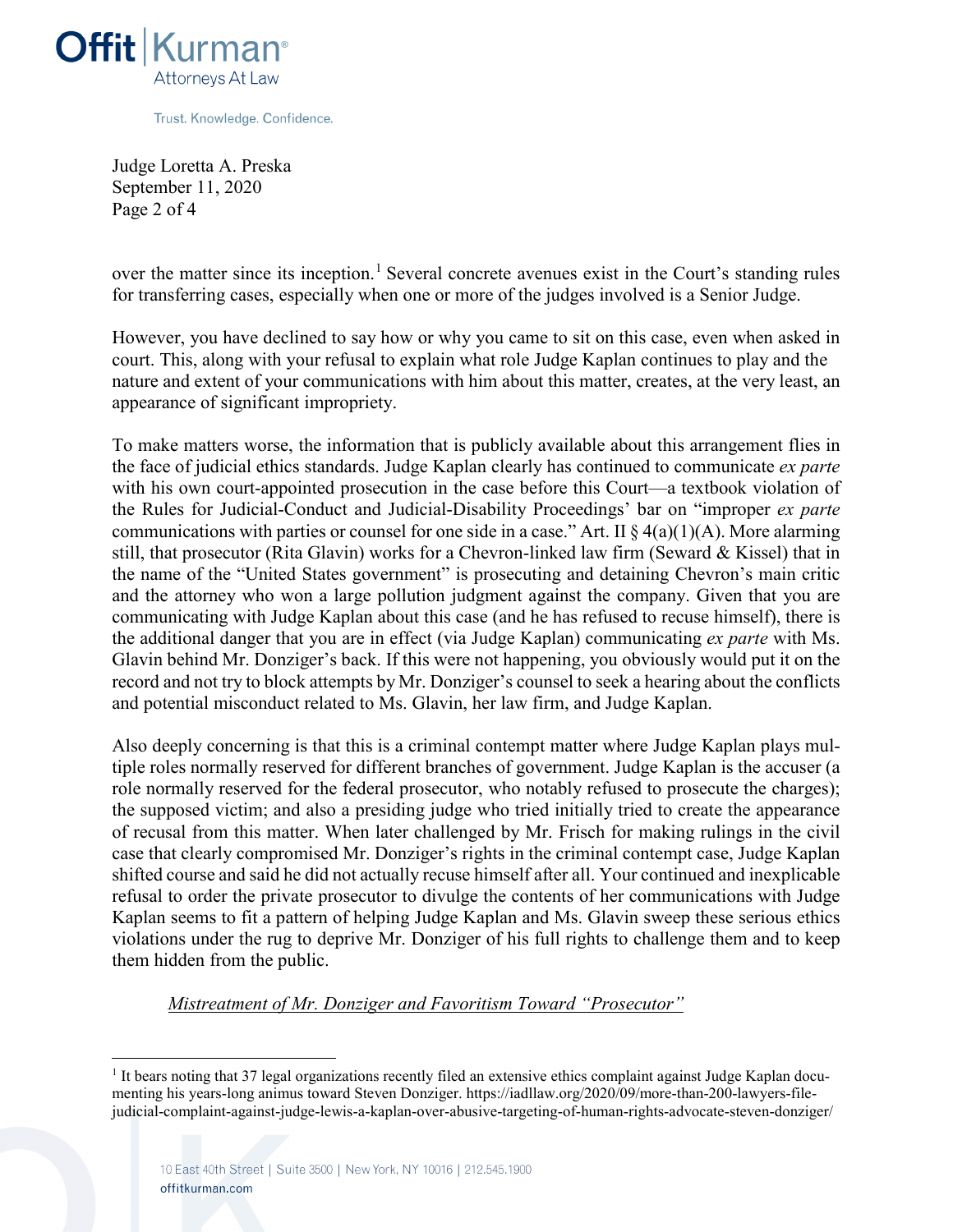

Judge Loretta A. Preska September 11, 2020 Page 3 of 4

Your partiality is also apparent from your treatment of Mr. Donziger during hearings. Your recent characterization of Mr. Donziger's legal filings as mere "machinations" is just one example of a pattern of your casting his legitimate work to defend himself as deceitful, in the manner of an antagonistic litigant. Order at 3, Dkt. 168, Sept. 4, 2020. This is even more egregious given that you are the sole trier of fact in this case. Continuing to set such a tone in favor of the prosecution would be a shocking abdication of impartiality in any case, but the problem is especially acute here given the nature of the litigants and the contempt context where the Supreme Court has instructed trial courts to take particular care to avoid bias and to preserve the integrity of the judiciary. After the U.S. Attorney's office refused the charges against Mr. Donziger, Judge Kaplan assigned the case to a private law firm with extensive financial ties to the oil and gas industry that for months failed to

disclose its ties to its client Chevron while it pushed for Mr. Donziger's pre-trial detention on a misdemeanor — a detention that serves no legitimate public purpose, but provides to Chevron and Judge Kaplan the benefit of keeping Mr. Donziger locked up instead of working with a team of international lawyers to enforce the Ecuador judgment in other jurisdictions where Judge Kaplan's RICO findings (already rejected by four appellate courts in Ecuador) would be under scrutiny from a neutral court.

### *Scheduling Mr. Donziger's Trial on Election Day When Counsel Not Available*

Your recent decision to reschedule Mr. Donziger's bench trial on election day, of all days, is also concerning. It comes across as an attempt to diminish public scrutiny and media coverage of Mr. Donziger's bench trial. Worse, it will further ensure he does not get the representation to which he is entitled by the Constitution. Attorney Ron Kuby submitted an affidavit to the Court attesting to his availability to represent Mr. Donziger on December 7. Decl. at 2, Dkt. 148-1. The reasonable thing to do would be to reschedule the trial for a date where Mr. Donziger's counsel of choice can actually be available and have enough time to properly prepare, especially given that the prosecution has turned over 125,000 pages of documents and Mr. Donziger has numerous witnesses living in foreign jurisdictions. Setting the trial for Dec. 7 would let Mr. Donziger replace his two lead attorneys—Rick Friedman and Zoe Littlepage, recently disqualified in your Court due to circumstances initiated independent of Mr. Donziger—with Mr. Kuby. Instead, you chose a date where you knew Mr. Kuby would not be available and when every American (including Mr. Donziger and all counsel) has another important civic duty in a particularly important election.

Taken with the fact that Mr. Donziger is the first attorney ever to be held in custody by this Court pre-trial on a contempt charge for even one day —and in this case, he has been held for *13 months on a misdemeanor charge—*the court's displays of prejudice stain the entire proceeding with an